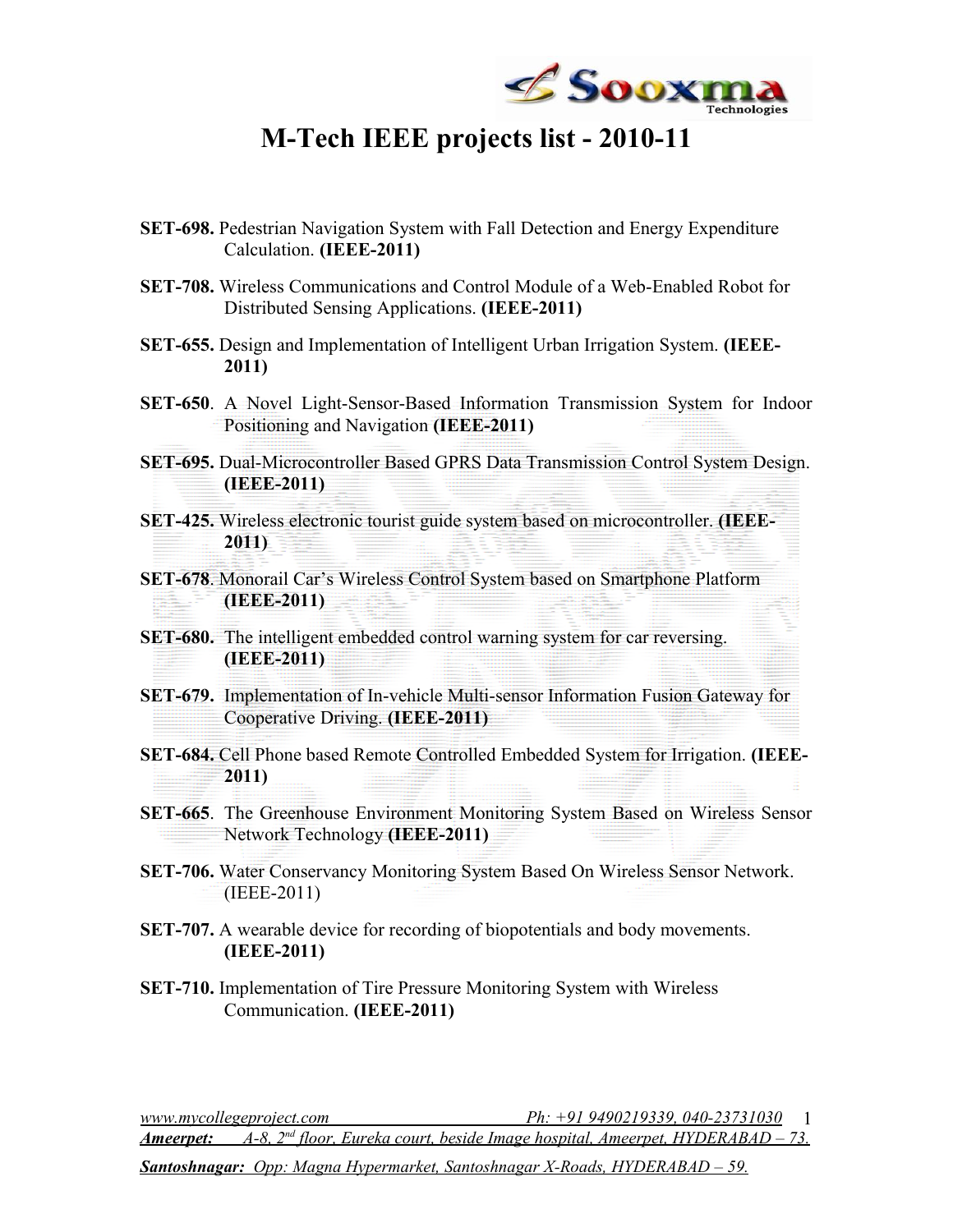

- **SET-666**. The temperature humidity monitoring system of soil based on Wireless sensor Networks **(IEEE-2011)**
- **SET-682.** Research on Embedded Data Display Unit Based on CAN Bus. **(IEEE-2011)**
- **SET-683.** A Cardiac Signal Monitoring and Processing System. **(IEEE-2011)**
- **SET-685.** Digital sphygmomanometer using Cortex M3 microcontroller**.(IEEE-2011)**
- **SET-686.** The ECU control of diesel engine based on CAN **(IEEE-2011)**
- **SET-670.** A Zero Configured Home Care Gateway using ZigBee **(IEEE-2011)**
- **SET-671.** A Zigbee Network-based Multi-channel Heart Rate Monitoring System for Exercising Rehabilitation Patients
- **SET-672.** Intelligence Monitoring System Based on ARM And Information Fusion **(IEEE-2011)**
- **SET-673.** Energy Efficient and Low-Cost Indoor Environment Monitoring System Based on the IEEE 1451 Standard. **(IEEE-2011)**
- **SET-674.** Development of A Distributed Data Collection System based on Embedded Ethernet. **(IEEE-2011)**
- **SET-676.** Real Time Paddy Crop Field Monitoring Using Zigbee Network. **(IEEE-2011)**
- **SET-677.** The implementation of the intelligent transport system for the real-time roadside environment information transfer**. (IEEE-2011)**
- **SET-687.** Electronic Meter Reader & Data Base Management System **(IEEE-2011)**
- **SET-688.** Design and Development of Microcontroller Based Electronic Queue Control Systems. **(IEEE-2011)**
- **SET-689.** Microcontroller Based Environmental Control for Swiftlet Nesting with SMS Notification**. (IEEE-2011)**
- **SET-690.** Home Automation Using GSM. **(IEEE-2011)**
- **SET-691.** Low-Cost Capacitive Humidity Sensor for Application Within Flexible RFID Labels Based on Microcontroller Systems. **(IEEE-2011)**
- **SET-692.** Implementation of CAN bus in an autonomous All-Terrain Vehicle. **(IEEE-2011)**
- **SET-693.** Low Power, Intelligent, Wireless, Home Security System for the Elderly People. **(IEEE-2011)**

*www.mycollegeproject.com Ph: +91 9490219339, 040-23731030* 2 *Ameerpet: A-8, 2nd floor, Eureka court, beside Image hospital, Ameerpet, HYDERABAD – 73. Santoshnagar: Opp: Magna Hypermarket, Santoshnagar X-Roads, HYDERABAD – 59.*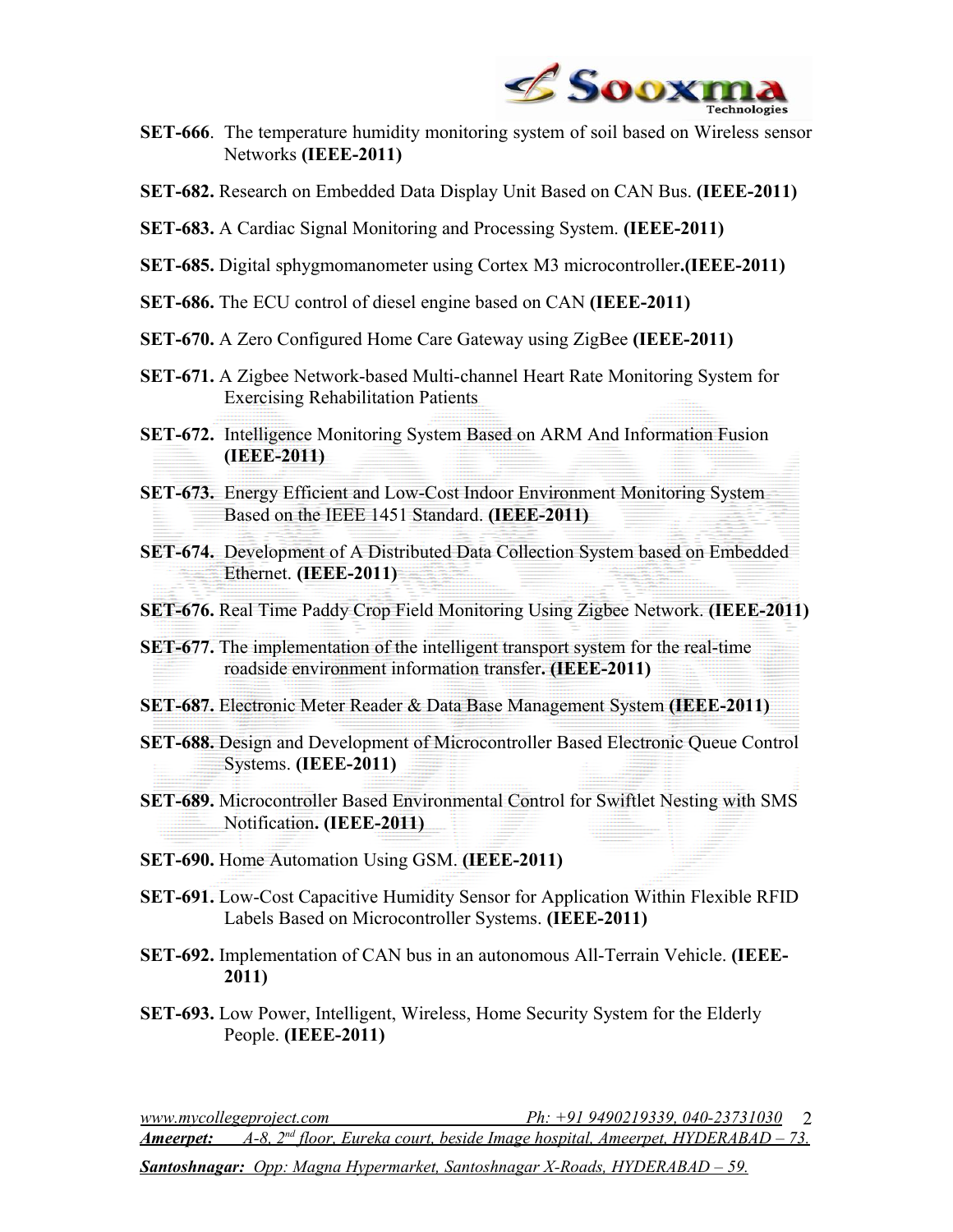

- **SET-694.** Low Power Scheduled Alarm System Using Embedded Microcontroller with USB Interface**. (IEEE-2011)**
- **SET-696.** A Microcontroller-Based Multi-Function Solar Tracking System**. (IEEE-2011)**
- **SET-697.** The Research and Design of the Control System of the Omnidirectional Selfbalancing Intelligent Ambulance. **(IEEE-2011)**
- **SET-699.** Photovoltaic Pumping System Based on Intel 80C196KC Microcontroller. **(IEEE-2011)**
- **SET-700.** A Microcontroller based Power Electronic Controller for PV assisted DC motor Control. **(IEEE-2011)**
- **SET-701.** Design and Implementation of Pyroelectric Infrared Sensor Based Security System Using Microcontroller. **(IEEE-2011)**
- **SET-702**. SCADA Element Solutions using Ethernet and Mobile Phone Network**. (IEEE-2011)**
- **SET-703.** Solar Tracker Robot using Microcontroller. **(IEEE-2011)**
- **SET-704.** Based on Atmega16 ultrasonic distance gauge. **(IEEE-2011)**
- **SET-705.** Waste Water Handle System Design Based on PIC-Microcontroller. **(IEEE-2011)**
- **SET-657.** Design of a Wireless Medical Monitoring System **(IEEE-2011)**
- **SET-658.** Design of agricultural information acquisition system for Xingjian' Oasis based on ZigBee technology **(IEEE-2011)**
- **SET-660.** Electricity Smart Meters Interfacing the Households **(IEEE-2011)**
- **SET-661**. Exploring User-Centered Intelligent Road Lighting Design: A Road Map and Future Research Directions **(IEEE-2011)**
- **SET-662.** Hybrid Wireless Communication System Using ZigBee and WiFi Technology in the Coalmine Tunnels **(IEEE-2011)**
- **SET-663.** Monitoring and Alarming System Based on Zigbee Technology **(IEEE-2011)**
- **SET-664.** Research of ZigBee Wireless Order System for Dishes Based on CC2530 **(IEEE-2011)**
- **SET-669.** A Scheme for the Application of Smart Message Language in a Wireless Meter Reading System**. (IEEE-2011)**

*www.mycollegeproject.com Ph: +91 9490219339, 040-23731030* 3 *Ameerpet: A-8, 2nd floor, Eureka court, beside Image hospital, Ameerpet, HYDERABAD – 73. Santoshnagar: Opp: Magna Hypermarket, Santoshnagar X-Roads, HYDERABAD – 59.*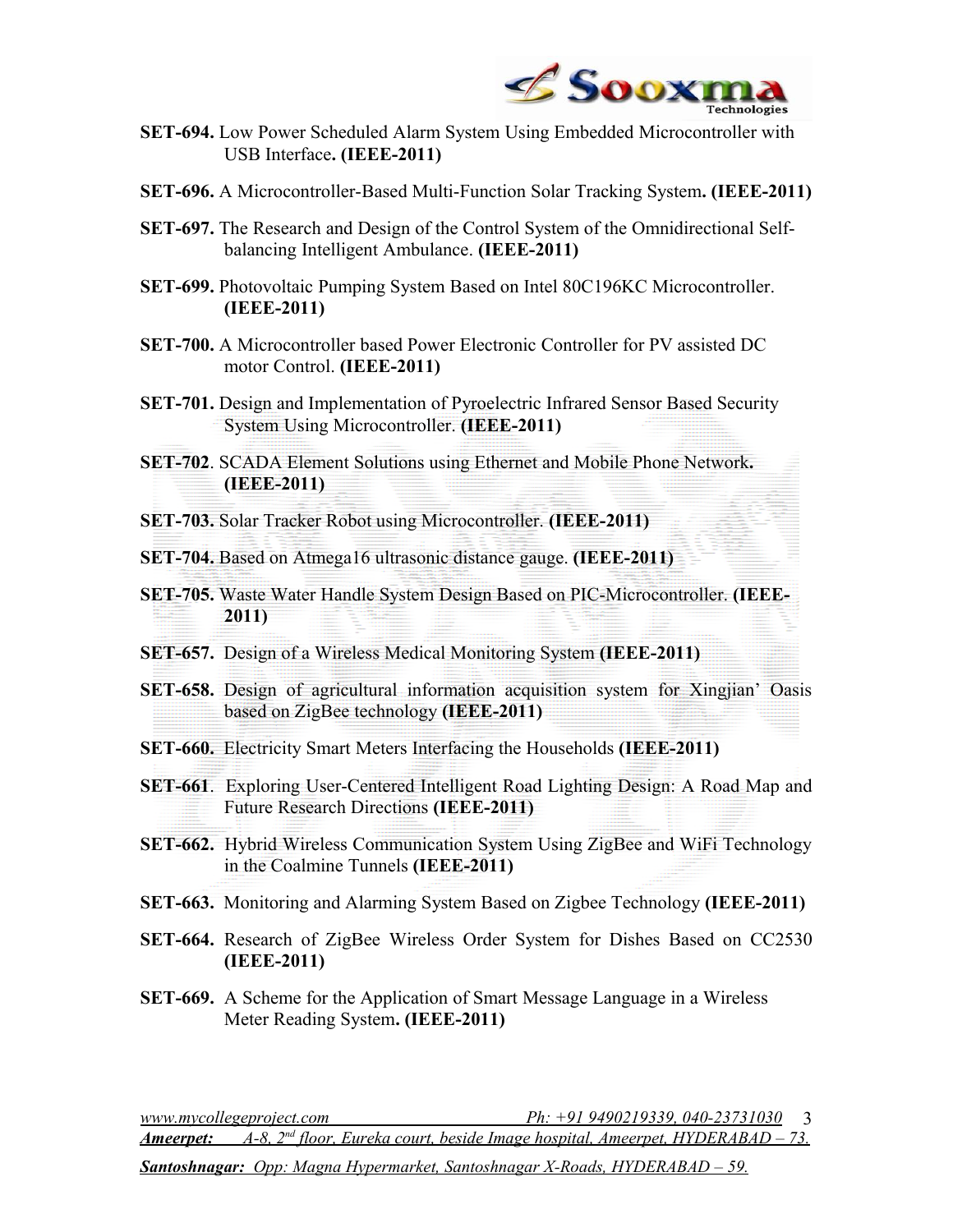

- **SET-675**. Evidence Collection from Car Black Boxes using Smartphones **(IEEE-2011)**
- **SET-653.** A Reciprocal and Extensible Architecture for Multiple-Target Tracking in a Smart Home **(IEEE-2011)**
- **SET-654.** An Intelligent Blind Rod and Navigation Platform Based on ZigBee Technology **(IEEE-2011)**
- **SET-659.** Design, Characterization and Management of a Wireless Sensor Network for Smart Gas Monitoring **(IEEE-2010)**
- **SET-621.** Sensor fall An Accelerometer Based Mobile Application (Design and construction of MEMS based tilt operated Touch Free Mobile Phone. **(IEEE-2009)**
- **SET-622.** Design of the Restaurant Self-service Ordering System Based on ZigBee Technology (Touch screen and Zigbee based wireless communication assistant for Dumb/Illiterates in Airlines **IEEE-2010**)
- **SET-623.** Home Network Configuring Scheme for All Electric Appliances Using ZigBee-based Integrated Remote Controller (Electronic touch home – **IEEE-2009**)
- **SET-624.** Real time mailbox alert system via SMS or email. (RFID and GSM based intelligent courier mailbox system)
- **SET-625.** Design and realization of an intelligent access control system based on voice recognition (Voice activated multipurpose Robot – **IEEE-2009** )
- **SET-626.** A Method for Calibrating Micro Electro Mechanical Systems Accelerometer (Head movement based voice enabled wireless device switching for physically challenged-**2010**)
- **SET-627.** An embedded electric meter based on Bluetooth data acquisition system-**2010**
- **SET-628.** Radar Velocity-measuring System Design and computation algorithm based on arm processor-**2010**
- **SET-629.** Valuation of the Tongue Drive System by Individuals with High-Level Spinal Cord Injury -**2009.**
- **SET-630.** A Mobile GPRS-Sensors Array for Air Pollution Monitoring -**2010**
- **SET-631.** GPS-GSM Integration for Enhancing Public Transportation Management Services-**2010**
- **SET-632.** An RFID communication system for medical applications-**2010**

*www.mycollegeproject.com Ph: +91 9490219339, 040-23731030* 4 *Ameerpet: A-8, 2nd floor, Eureka court, beside Image hospital, Ameerpet, HYDERABAD – 73. Santoshnagar: Opp: Magna Hypermarket, Santoshnagar X-Roads, HYDERABAD – 59.*